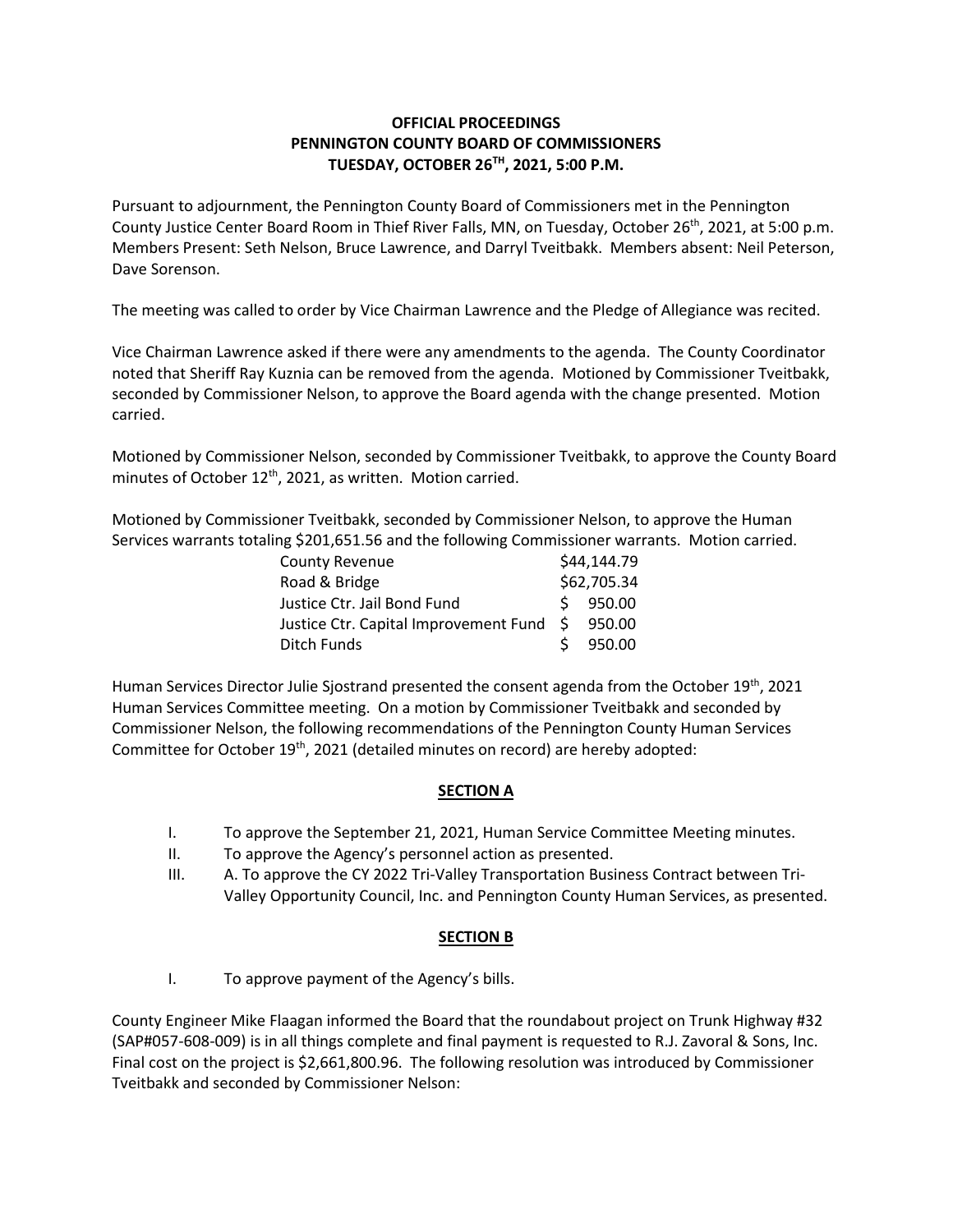#### **RESOLUTION**

**WHEREAS**, SAP#057-608-009 (T.H.#32 roundabout) has in all things been completed, and the County Board being fully advised in the premises;

**NOW THEN, BE IT RESOLVED**, that we do hereby accept said completed project for and on behalf of the Pennington County Highway Dept. and authorize final payment as specified herein.

Discussion followed with Mr. Flaagan stating that the railroad lights and signals west of the roundabout are yet to be installed; the county's share will be approximately \$90,000. Following discussion, the motion was unanimously carried.

Engineer Flaagan stated that the CSAH#8/Mark Boulevard bridge project (SAP 057-608-008) is in all things complete and final payment is requested to Robert Schroeder Construction. Final cost on the project is \$4,733,417.40. The following resolution was introduced by Commissioner Nelson and seconded by Commissioner Tveitbakk:

#### **RESOLUTION**

**WHEREAS**, SAP 057-608-008 (CSAH#8 Bridge) has in all things been completed, and the County Board being fully advised in the premises;

**NOW THEN, BE IT RESOLVED**, that we do hereby accept said completed project for and on behalf of the Pennington County Highway Dept. and authorize final payment as specified herein.

Discussion followed with the Board commenting on how well the project turned out and Mr. Flaagan said that the bridge has been nominated for some awards. Hearing no further discussion, the motion was carried.

Engineer Flaagan stated that the highway department is switching over to their winter hours work schedule effective November  $1<sup>st</sup>$ , 2021. He noted that last winter one Highway Equipment Operator worked an earlier schedule from November  $1<sup>st</sup>$ , 2020 – April  $1<sup>st</sup>$ , 2021 to monitor road and roundabout conditions and plow as needed. The I.U.O.E. Local #49 union is asking to renew the related M.O.A. for this seasonal work schedule and differential pay for the period of November  $1<sup>st</sup>$ , 2021 to April  $1<sup>st</sup>$ , 2022. The Board agreed to the M.O.A. but no formal action was needed as noted by the County Attorney.

Commissioner Tveitbakk questioned Engineer Flaagan about a fall tour of local roads and projects. Commissioner Lawrence stated he would like to see the Black River Impoundment project area and the related outlets and ditches. Mr. Flaagan noted that the watershed is planning to put additional gravel on the area roads that received extra travel during the Black River Impoundment project.

Inter-County Nursing Director Kayla Jore presented a COVID-19 update to the Board. She noted that booster shots will be starting this Friday and that vaccination approval for the 5-11 age group is expected by mid-November 2021. The overall county fully vaccinated rate is approximately 60% and continues to slowly rise. The 25-34 age group is seeing the most positive cases but there has been a spike in positive cases within the under-4 age group. The 12-17 age group is now eligible for a \$200 incentive and 5 chances to win a \$100,000 scholarship to a Minnesota college. Commissioner Tveitbakk questioned if ICNS will hold a vaccination clinic for the 5-11 age group when vaccinations are approved, to which she replied that will incorporate those into their normal clinics. She anticipates there will be vaccination clinics held in the schools but that will take some time to coordinate. The County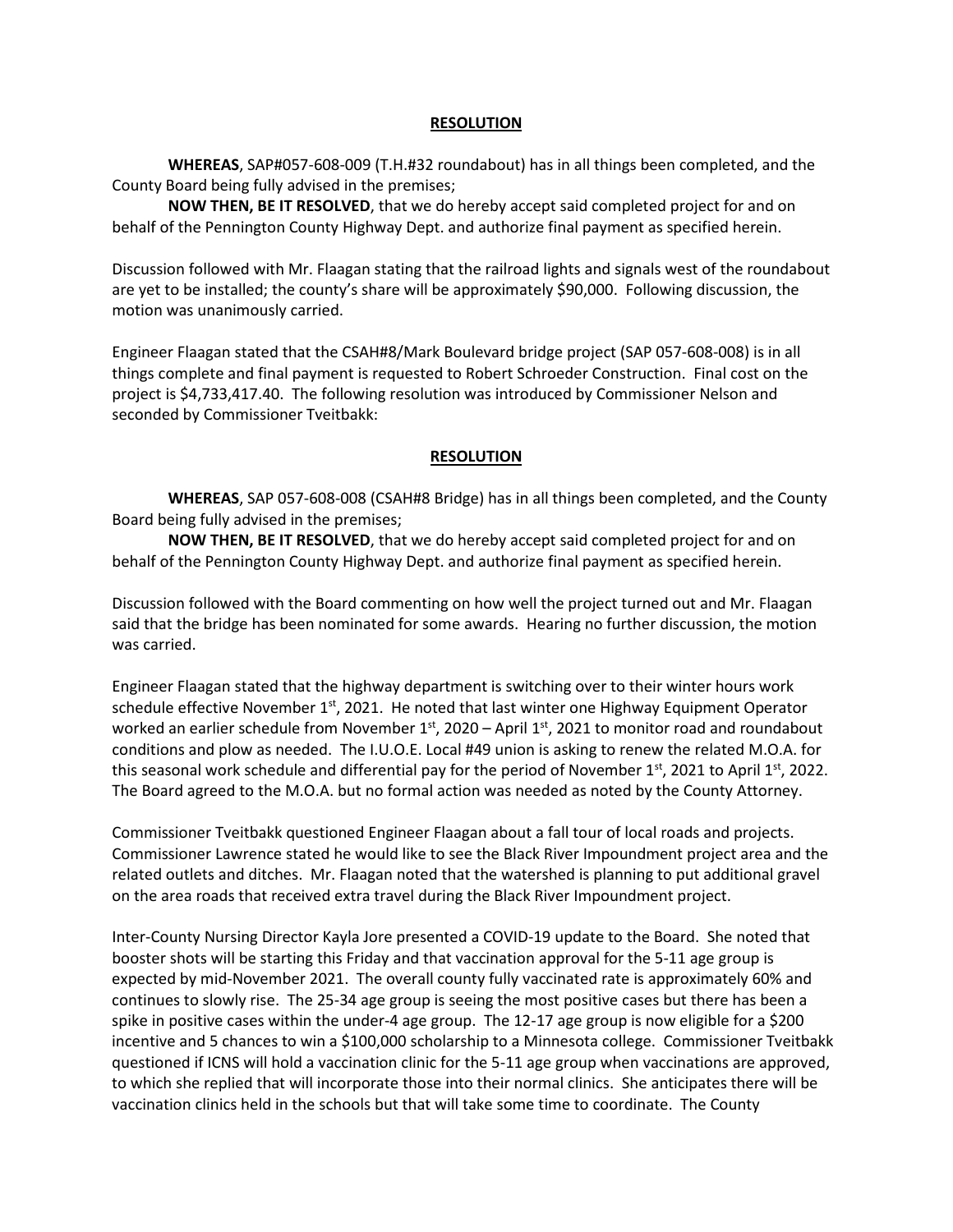Coordinator questioned if testing supplies will be sufficient to handle the upcoming OSHA vaccine mandate. She said that testing supplies are and will continue to be an issue so the mandate and related testing will be a challenge. The Board thanked Ms. Jore for her report.

County Auditor-Treasurer Items: None.

County Coordinator Items:

Motioned by Commissioner Tveitbakk, seconded by Commissioner Nelson, to approve the resignation of Deputy Assessor-Appraiser Amy Momerak resignation effective 10/13/21. Motion carried.

Motioned by Commissioner Nelson, seconded by Commissioner Tveitbakk, to approve advertising for a full-time Deputy Assessor-Appraiser. Motion carried.

Motioned by Commissioner Tveitbakk, seconded by Commissioner Nelson, to publish a public notice seeking an individual to represent Pennington County on the Red Lake Watershed Board of Managers. Motion caried. Motion carried.

The following resolution was introduced by Commissioner Nelson, seconded by Commissioner Tveitbakk, and upon vote was unanimously carried.

### **RESOLUTION AUTHORIZING EXECUTION OF AGREEMENT**

**BE IT RESOLVED** that Pennington County enter in a grant agreement with the MN Department of Public Safety for traffic safety projects during the period of October 1<sup>st</sup>, 2021 through September 30<sup>th</sup>, 2022.

The County Auditor-Treasurer is hereby authorized to execute such agreements and amendments as are necessary to implement the project on behalf of Pennington County and to be the fiscal agent and administer the grant.

County Coordinator Kevin Erickson noted that the change health claims administrator for 2022 has brought up the issue of insurance effective dates for new hires. He is recommending a change whereas the effective date for health insurance benefits for new hires would begin the first of the month following date of hire. The Board referred the issue to the Personnel Committee and County Attorney and will revisit the issue at the next Board meeting.

Mr. Erickson updated the Board on other insurance offerings for 2022, noting that there will be no general rate increases for any supplemental insurance, including dental, long-term disability, and life. It was noted that the life insurance benefit went out for bid this year as required by law. Two bids were received and 4 providers declined to quote. The current provider, Securian/MN Life, offered no rate increases for 5 years and multiple enhancements including a one-time guaranteed issue for active employees, a line-of-duty benefit for public safety officers, no age-reductions for the Basic Life benefit, and increased guaranteed issue for new employees.

County Attorney Items: